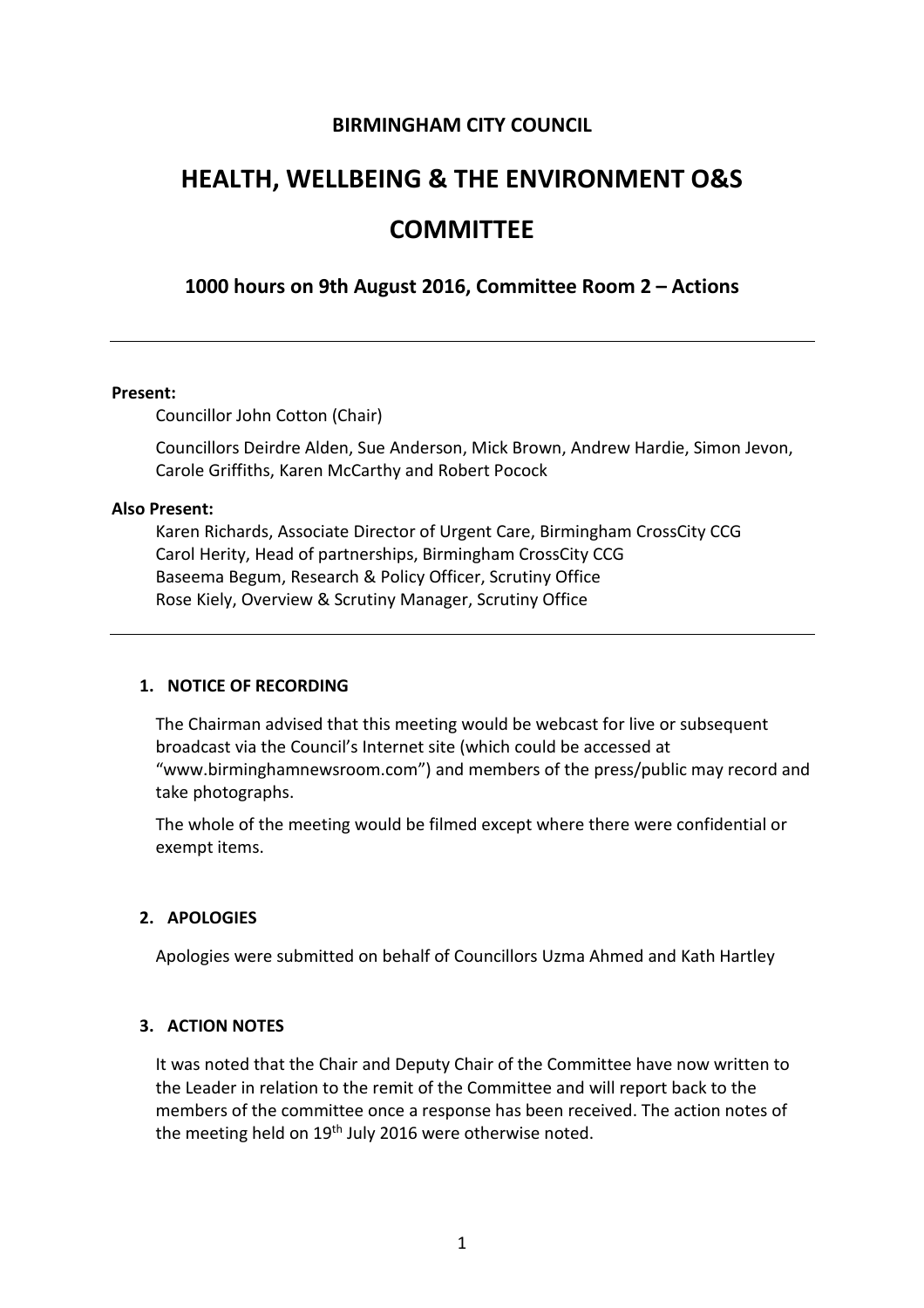# **4. DECLARATIONS OF INTEREST**

Members were reminded that they must declare all relevant interests relating to any items of business to be discussed at the meeting. Councillor Andrew Hardie declared an interest as a registered GP working as a locum in Birmingham.

# **5. URGENT CARE IN BIRMINGHAM**

The report was submitted.

The extensive pre-engagement work previously done during 2014/15 was referred to. It was noted that the new service needs to be transformational and needs to be simplified, providing 24/7 access where needed, and provide a consistent service across the city supporting patients. The Service needs to align to the national direction of change and to streamline and integrate services.

The existing walk-in/urgent care centre (UCC) contracts will be extended for 18 months while the broader urgent care strategy is being developed.

The recent re-procurement of the new NHS 111 service providing enhanced clinical assessment for patients within a clinical hub was referred to.

A service specification for the Urgent Care Service with a standardised offer and a minimum set of standards and services on offer is currently being developed. The aim is to have the minimum standards in place in our UCCs over the next 18 months/2 years and to develop the service from there. In terms of timescales a 12 week consultation should be ready to take place by the end of 2016 with the changes being in place for 2018.

In the course of the discussion Members emphasised the importance of:

- explaining and communicating the message to the public that the new service will be an improvement and the need to get the media message right with the public especially around what services are currently available and the current inconsistencies so that the service users understand the proposed changes.
- the necessity of making it easier for students to register with a GP since nonregistration with a GP is a cause of many attendances at walk-in centres/UCCs.
- the fact that this is an opportunity to improve the way the service is delivered but that commissioners need to listen to patients.
- in particular account needs to be taken of travel scenarios and transport availability.
- the need to ensure that all parts of the city are covered by the new service in the way that UCCs are configured/located.
- doing the financial modelling around all the scenarios before they decide on the options to be included in the consultation.

In the course of the discussion the members requested that the following additional information be provided:

- A map showing where the current walk-in centres are with the postcode areas of users.
- The value of existing out of hospital contracts (excluding the tariff paid to A&E)